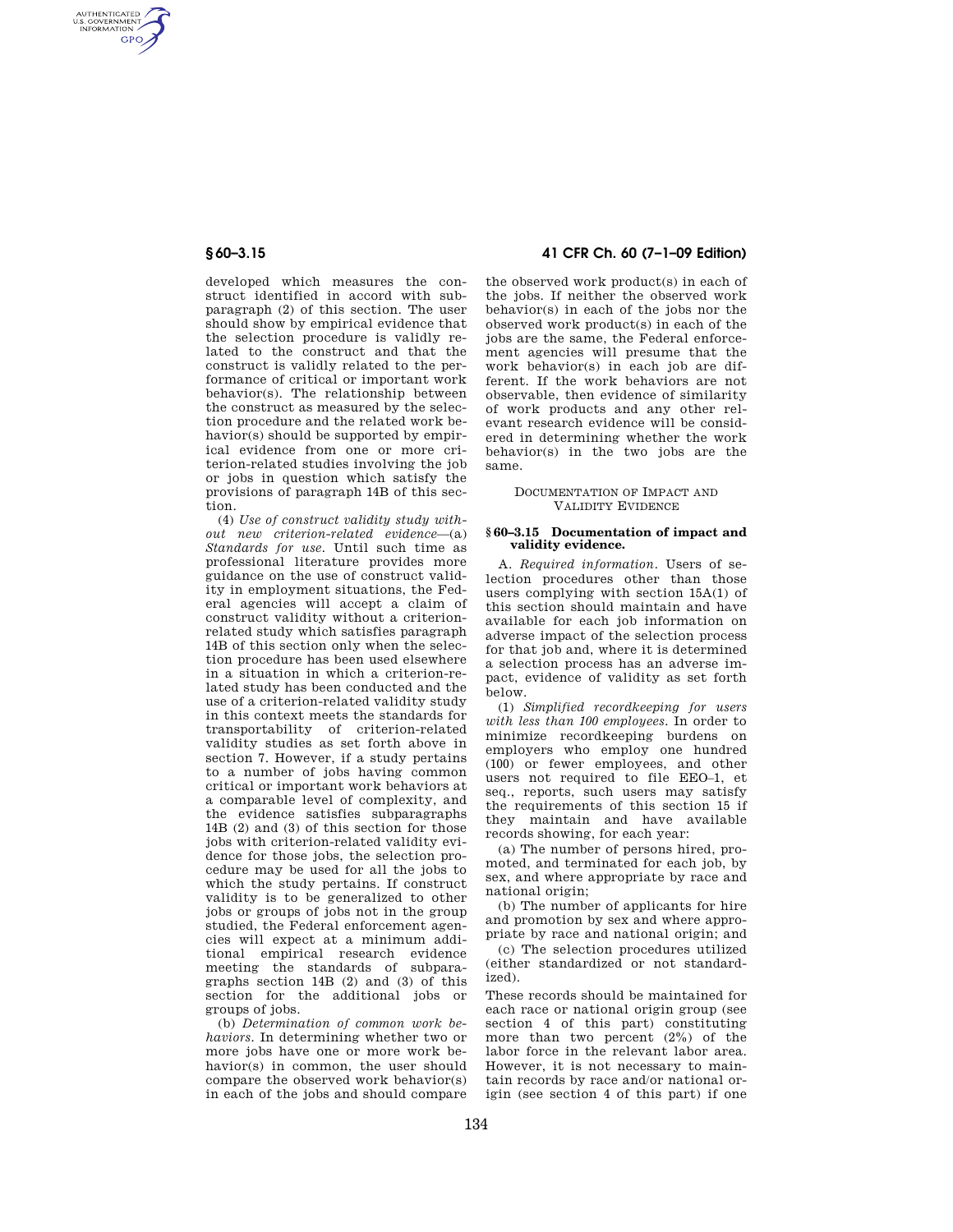race or national origin group in the relevant labor area constitutes more than ninety-eight percent (98%) of the labor force in the area. If the user has reason to believe that a selection procedure has an adverse impact, the user should maintain any available evidence of validity for that procedure (see sections 7A and 8).

(2) *Information on impact*—(a) *Collection of information on impact.* Users of selection procedures other than those complying with section 15A(1) of this part should maintain and have available for each job records or other information showing whether the total selection process for that job has an adverse impact on any of the groups for which records are called for by section 4B of this part. Adverse impact determinations should be made at least annually for each such group which constitutes at least 2 percent of the labor force in the relevant labor area or 2 percent of the applicable workforce. Where a total selection process for a job has an adverse impact, the user should maintain and have available records or other information showing which components have an adverse impact. Where the total selection process for a job does not have an adverse impact, information need not be maintained for individual components except in circumstances set forth in subsection 15A(2)(b) of this section. If the determination of adverse impact is made using a procedure other than the ''four-fifths rule,'' as defined in the first sentence of section 4D of this part, a justification, consistent with section 4D of this part, for the procedure used to determine adverse impact should be available.

(b) *When adverse impact has been eliminated in the total selection process.*  Whenever the total selection process for a particular job has had an adverse impact, as defined in section 4 of this part, in any year, but no longer has an adverse impact, the user should maintain and have available the information on individual components of the selection process required in the preceding paragraph for the period in which there was adverse impact. In addition, the user should continue to collect such information for at least two

(2) years after the adverse impact has been eliminated.

(c) *When data insufficient to determine impact.* Where there has been an insufficient number of selections to determine whether there is an adverse impact of the total selection process for a particular job, the user should continue to collect, maintain and have available the information on individual components of the selection process required in paragraph  $15(A)(2)(a)$  of this part until the information is sufficient to determine that the overall selection process does not have an adverse impact as defined in section 4 of this part, or until the job has changed substantially.

(3) *Documentation of validity evidence*—(a) *Types of evidence.* Where a total selection process has an adverse impact (see section 4 of this part) the user should maintain and have available for each component of that process which has an adverse impact, one or more of the following types of documentation evidence:

(i) Documentation evidence showing criterion-related validity of the selection procedure (see section 15B, of this section).

(ii) Documentation evidence showing content validity of the selection procedure (see section 15C, of this section).

(iii) Documentation evidence showing construct validity of the selection procedure (see section 15D, of this section).

(iv) Documentation evidence from other studies showing validity of the selection procedure in the user's facility (see section 15E, of this section).

(v) Documentation evidence showing why a validity study cannot or need not be performed and why continued use of the procedure is consistent with Federal law.

(b) *Form of report.* This evidence should be compiled in a reasonably complete and organized manner to permit direct evaluation of the validity of the selection procedure. Previously written employer or consultant reports of validity, or reports describing validity studies completed before the issuance of these guidelines are acceptable if they are complete in regard to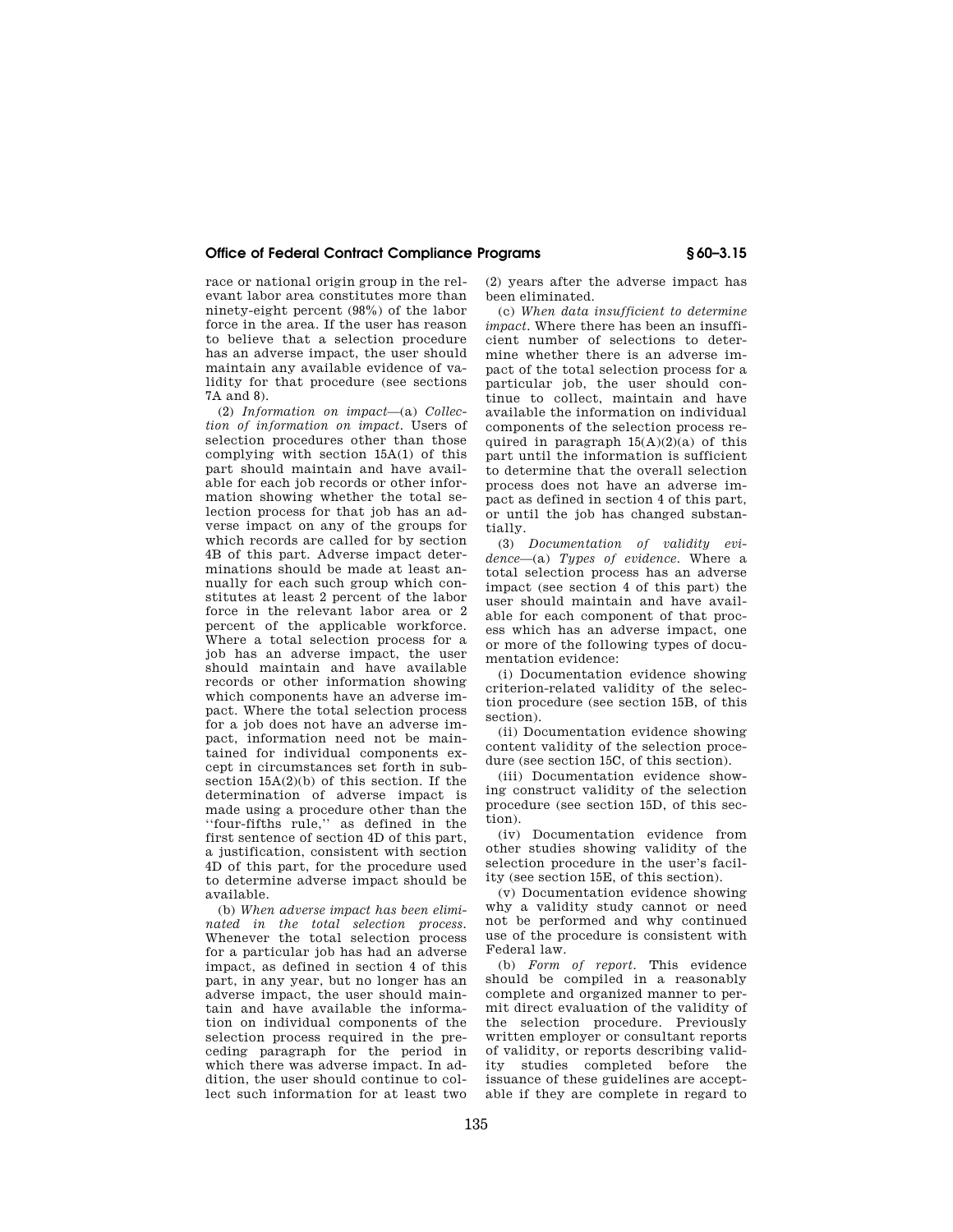the documentation requirements contained in this section, or if they satisfied requirements of guidelines which were in effect when the validity study was completed. If they are not complete, the required additional documentation should be appended. If necessary information is not available the report of the validity study may still be used as documentation, but its adequacy will be evaluated in terms of compliance with the requirements of these guidelines.

(c) *Completeness.* In the event that evidence of validity is reviewed by an enforcement agency, the validation reports completed after the effective date of these guidelines are expected to contain the information set forth below. Evidence denoted by use of the word ''(Essential)'' is considered critical. If information denoted essential is not included, the report will be considered incomplete unless the user affirmatively demonstrates either its unavailability due to circumstances beyond the user's control or special circumstances of the user's study which make the information irrelevant. Evidence not so denoted is desirable but its absence will not be a basis for considering a report incomplete. The user should maintain and have available the information called for under the heading ''Source Data'' in sections 15B(11) and 15D(11). While it is a necessary part of the study, it need not be submitted with the report. All statistical results should be organized and presented in tabular or graphic form to the extent feasible.

B. *Criterion-related validity studies.* Reports of criterion-related validity for a selection procedure should include the following information:

(1) *User(s), location(s), and date(s) of study.* Dates and location(s) of the job analysis or review of job information, the date(s) and location(s) of the administration of the selection procedures and collection of criterion data, and the time between collection of data on selection procedures and criterion measures should be provided (Essential). If the study was conducted at several locations, the address of each location, including city and State, should be shown.

**§ 60–3.15 41 CFR Ch. 60 (7–1–09 Edition)** 

(2) *Problem and setting.* An explicit definition of the purpose(s) of the study and the circumstances in which the study was conducted should be provided. A description of existing selection procedures and cutoff scores, if any, should be provided.

(3) *Job analysis or review of job information.* A description of the procedure used to analyze the job or group of jobs, or to review the job information should be provided (Essential). Where a review of job information results in criteria which may be used without a full job analysis (see section 14B(3)). the basis for the selection of these criteria should be reported (Essential). Where a job analysis is required a complete description of the work behavior(s) or work outcome(s), and measures of their criticality or importance should be provided (Essential). The report should describe the basis on which the behavior(s) or outcome(s) were determined to be critical or important, such as the proportion of time spent on the respective behaviors, their level of difficulty, their frequency of performance, the consequences of error, or other appropriate factors (Essential). Where two or more jobs are grouped for a validity study, the information called for in this subsection should be provided for each of the jobs, and the justification for the grouping (see section 14B(1)) should be provided (essential).

(4) *Job titles and codes.* It is desirable to provide the user's job title(s) for the job(s) in question and the corresponding job title(s) and code(s) from U.S. Employment Service's Dictionary of Occupational Titles.

(5) *Criterion measures.* The bases for the selection of the criterion measures should be provided, together with references to the evidence considered in making the selection of criterion measures (essential). A full description of all criteria on which data were collected and means by which they were observed, recorded, evaluated, and quantified, should be provided (essential). If rating techniques are used as criterion measures, the appraisal form(s) and instructions to the rater(s) should be included as part of the validation evidence, or should be explicitly described and available (essential). All steps taken to insure that criterion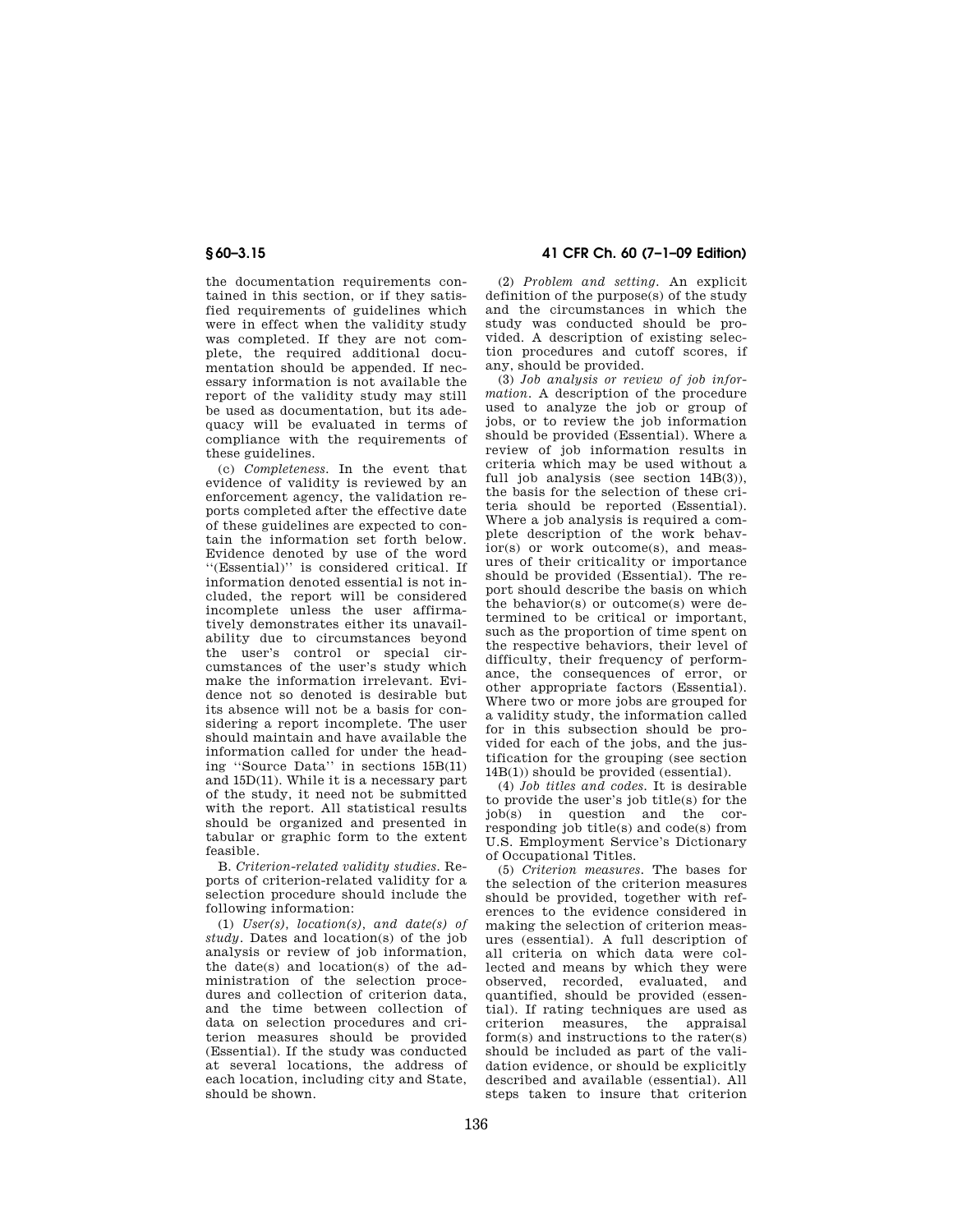measures are free from factors which would unfairly alter the scores of members of any group should be described (essential).

(6) *Sample description.* A description of how the research sample was identified and selected should be included (essential). The race, sex, and ethnic composition of the sample, including those groups set forth in section 4A of this part, should be described (essential). This description should include the size of each subgroup (essential). A description of how the research sample compares with the relevant labor market or work force, the method by which the relevant labor market or work force was defined, and a discussion of the likely effects on validity of differences between the sample and the relevant labor market or work force, are also desirable. Descriptions of educational levels, length of service, and age are also desirable.

(7) *Description of selection procedures.*  Any measure, combination of measures, or procedure studied should be completely and explicitly described or attached (essential). If commercially available selection procedures are studied, they should be described by title, form, and publisher (essential). Reports of reliability estimates and how they were established are desirable.

(8) *Techniques and results.* Methods used in analyzing data should be described (essential). Measures of central tendency (e.g., means) and measures of dispersion (e.g., standard deviations and ranges) for all selection procedures and all criteria should be reported for each race, sex, and ethnic group which constitutes a significant factor in the relevant labor market (essential). The magnitude and direction of all relationships between selection procedures and criterion measures investigated should be reported for each relevant race, sex, and ethnic group and for the total group (essential). Where groups are too small to obtain reliable evidence of the magnitude of the relationship, need not be reported separately. Statements regarding the statistical significance of results should be made (essential). Any statistical adjustments, such as for less then perfect reliability or for restriction of score range in the selection procedure or cri-

terion should be described and explained; and uncorrected correlation coefficients should also be shown (essential). Where the statistical technique categorizes continuous data, such as biserial correlation and the phi coefficient, the categories and the bases on which they were determined should be described and explained (essential). Studies of test fairness should be included where called for by the requirements of section 14B(8) (essential). These studies should include the rationale by which a selection procedure was determined to be fair to the group(s) in question. Where test fairness or unfairness has been demonstrated on the basis of other studies, a bibliography of the relevant studies should be included (essential). If the bibliography includes unpublished bibliography studies, copies of these studies, or adequate abstracts or summaries, should be attached (essential). Where revisions have been made in a selection procedure to assure compatability between successful job performance and the probability of being selected, the studies underlying such revisions should be included (essential). All statistical results should be organized and presented by relevant race, sex, and ethnic group (essential).

(9) *Alternative procedures investigated.*  The selection procedures investigated and available evidence of their impact should be identified (essential). The scope, method, and findings of the investigation, and the reached in light of the findings, should be fully described (essential).

(10) *Uses and applications.* The methods considered for use of the selection procedure (e.g., as a screening device with a cutoff score, for grouping or ranking, or combined with other procedures in a battery) and available evidence of their impact should be described (essential). This description should include the rationale for choosing the method for operational use, and the evidence of the validity and utility of the procedure as it is to be used (essential). The purpose for which the procedure is to be used (e.g., hiring, transfer, promotion) should be described (essential). If weights are assigned to different parts of the selection procedure, these weights and the validity of the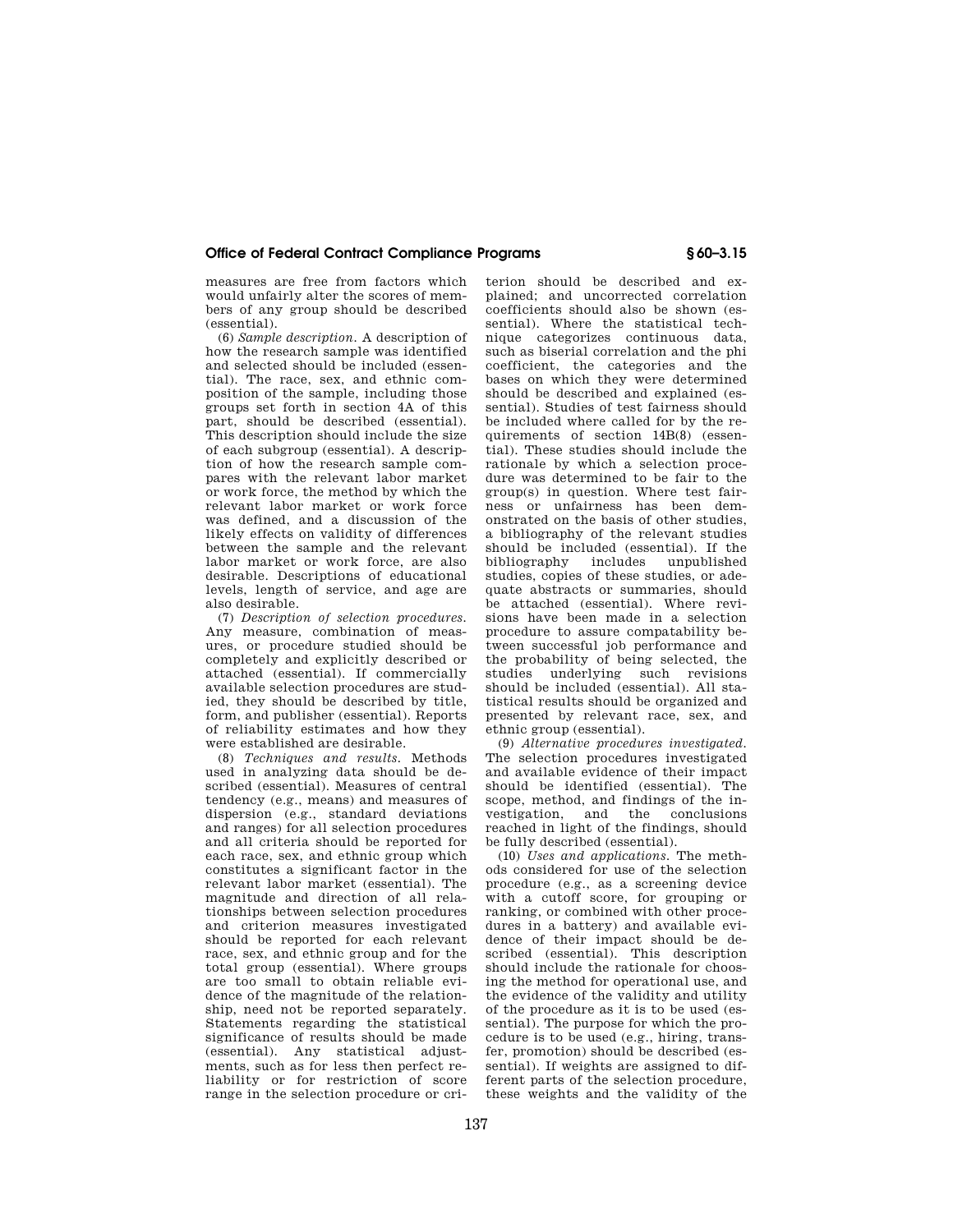weighted composite should be reported (essential). If the selection procedure is used with a cutoff score, the user should describe the way in which normal expectations of proficiency within the work force were determined and the way in which the cutoff score was determined (essential).

(11) *Source data.* Each user should maintain records showing all pertinent information about individual sample members and raters where they are used, in studies involving the validation of selection procedures. These records should be made available upon request of a compliance agency. In the case of individual sample members these data should include scores on the selection procedure(s), scores on criterion measures, age, sex, race, or ethnic group status, and experience on the specific job on which the validation study was conducted, and may also include such things as education, training, and prior job experience, but should not include names and social security numbers. Records should be maintained which show the ratings given to each sample member by each rater.

(12) *Contact person.* The name, mailing address, and telephone number of the person who may be contacted for further information about the validity study should be provided (essential).

(13) *Accuracy and completeness.* The report should describe the steps taken to assure the accuracy and completeness of the collection, analysis, and report of data and results.

C. *Content validity studies.* Reports of content validity for a selection procedure should include the following information:

(1) *User(s), location(s) and date(s) of study.* Dates and location(s) of the job analysis should be shown (essential).

(2) *Problem and setting.* An explicit definition of the purpose(s) of the study and the circumstances in which the study was conducted should be provided. A description of existing selection procedures and cutoff scores, if any, should be provided.

(3) *Job analysis—Content of the job.* A description of the method used to analyze the job should be provided (essential). The work behavior(s), the associated tasks, and, if the behavior results

# **§ 60–3.15 41 CFR Ch. 60 (7–1–09 Edition)**

in a work product, the work products should be completely described (essential). Measures of criticality and/or importance of the work behavior(s) and the method of determining these measures should be provided (essential). Where the job analysis also identified the knowledges, skills, and abilities used in work behavior(s), an operational definition for each knowledge in terms of a body of learned information and for each skill and ability in terms of observable behaviors and outcomes, and the relationship between each knowledge, skill, or ability and each work behavior, as well as the method used to determine this relationship, should be provided (essential). The work situation should be described, including the setting in which work behavior(s) are performed, and where appropriate, the manner in which knowledges, skills, or abilities are used, and the complexity and difficulty of the knowledge, skill, or ability as used in the work behavior(s).

(4) *Selection procedure and its content.*  Selection procedures, including those constructed by or for the user, specific training requirements, composites of selection procedures, and any other procedure supported by content validity, should be completely and explicitly described or attached (essential). If commercially available selection procedures are used, they should be described by title, form, and publisher (essential). The behaviors measured or sampled by the selection procedure should be explicitly described (essential). Where the selection procedure purports to measure a knowledge, skill, or ability, evidence that the selection procedure measures and is a representative sample of the knowledge, skill, or ability should be provided (essential).

(5) *Relationship between the selection procedure and the job.* The evidence demonstrating that the selection procedure is a representative work sample, a representative sample of the work behavior(s), or a representative sample of a knowledge, skill, or ability as used as a part of a work behavior and necessary for that behavior should be provided (essential). The user should identify the work behavior(s) which each item or part of the selection procedure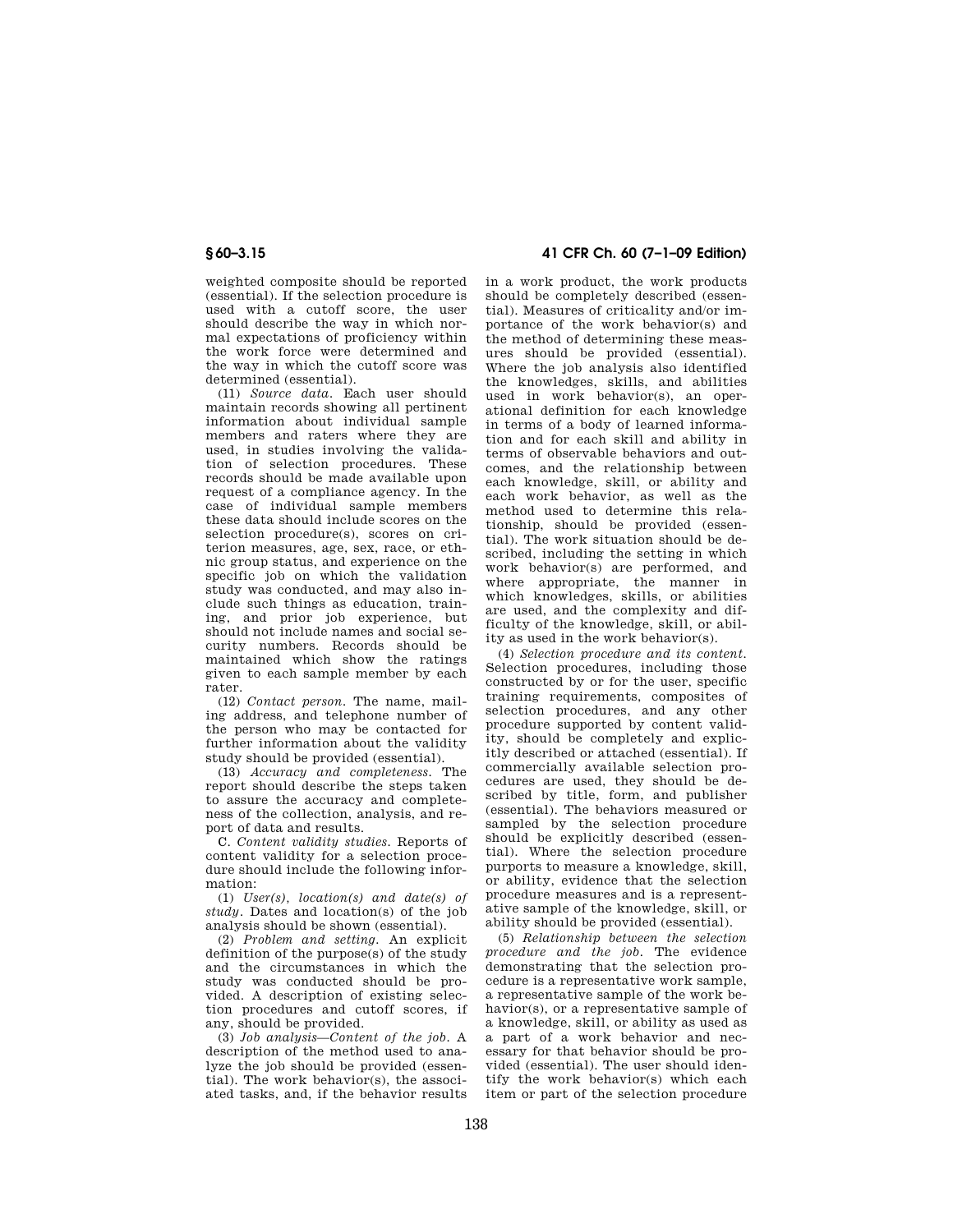is intended to sample or measure (essential). Where the selection procedure purports to sample a work behavior or to provide a sample of a work product, a comparison should be provided of the manner, setting, and the level of complexity of the selection procedure with those of the work situation (essential). If any steps were taken to reduce adverse impact on a race, sex, or ethnic group in the content of the procedure or in its administration, these steps should be described. Establishment of time limits, if any, and how these limits are related to the speed with which duties must be performed on the job, should be explained. Measures of central tendency (e.g., means) and measures of dispersion (e.g., standard deviations) and estimates of realibility should be reported for all selection procedures if available. Such reports should be made for relevant race, sex, and ethnic subgroups, at least on a statistically reliable sample basis.

(6) *Alternative procedures investigated.*  The alternative selection procedures investigated and available evidence of their impact should be identified (essential). The scope, method, and findings of the investigation, and the conclusions reached in light of the findings, should be fully described (essential).

(7) *Uses and applications.* The methods considered for use of the selection procedure (e.g., as a screening device with a cutoff score, for grouping or ranking, or combined with other procedures in a battery) and available evidence of their impact should be described (essential). This description should include the rationale for choosing the method for operational use, and the evidence of the validity and utility of the procedure as it is to be used (essential). The purpose for which the procedure is to be used (e.g., hiring, transfer, promotion) should be described (essential). If the selection procedure is used with a cutoff score, the user should describe the way in which normal expectations of proficiency within the work force were determined and the way in which the cutoff score was determined (essential). In addition, if the selection procedure is to be used for ranking, the user should specify the evidence showing that a higher score on the selection

procedure is likely to result in better job performance.

(8) *Contact person.* The name, mailing address, and telephone number of the person who may be contacted for further information about the validity study should be provided (essential).

(9) *Accuracy and completeness.* The report should describe the steps taken to assure the accuracy and completeness of the collection, analysis, and report of data and results.

D. *Construct validity studies.* Reports of construct validity for a selection procedure should include the following information:

(1) *User(s), location(s), and date(s) of study.* Date(s) and location(s) of the job analysis and the gathering of other evidence called for by these guidelines should be provided (essential).

(2) *Problem and setting.* An explicit definition of the purpose(s) of the study and the circumstances in which the study was conducted should be provided. A description of existing selection procedures and cutoff scores, if any, should be provided.

(3) *Construct definition.* A clear definition of the construct(s) which are believed to underlie successful performance of the critical or important work behavior(s) should be provided (essential). This definition should include the levels of construct performance relevant to the job(s) for which the selection procedure is to be used (essential). There should be a summary of the position of the construct in the psychological literature, or in the absence of such a position, a description of the way in which the definition and measurement of the construct was developed and the psychological theory underlying it (essential). Any quantitative data which identify or define the job constructs, such as factor analyses, should be provided (essential).

(4) *Job analysis.* A description of the method used to analyze the job should be provided (essential). A complete description of the work behavior(s) and, to the extent appropriate, work outcomes and measures of their criticality and/or importance should be provided (essential). The report should also describe the basis on which the behavior(s) or outcomes were determined to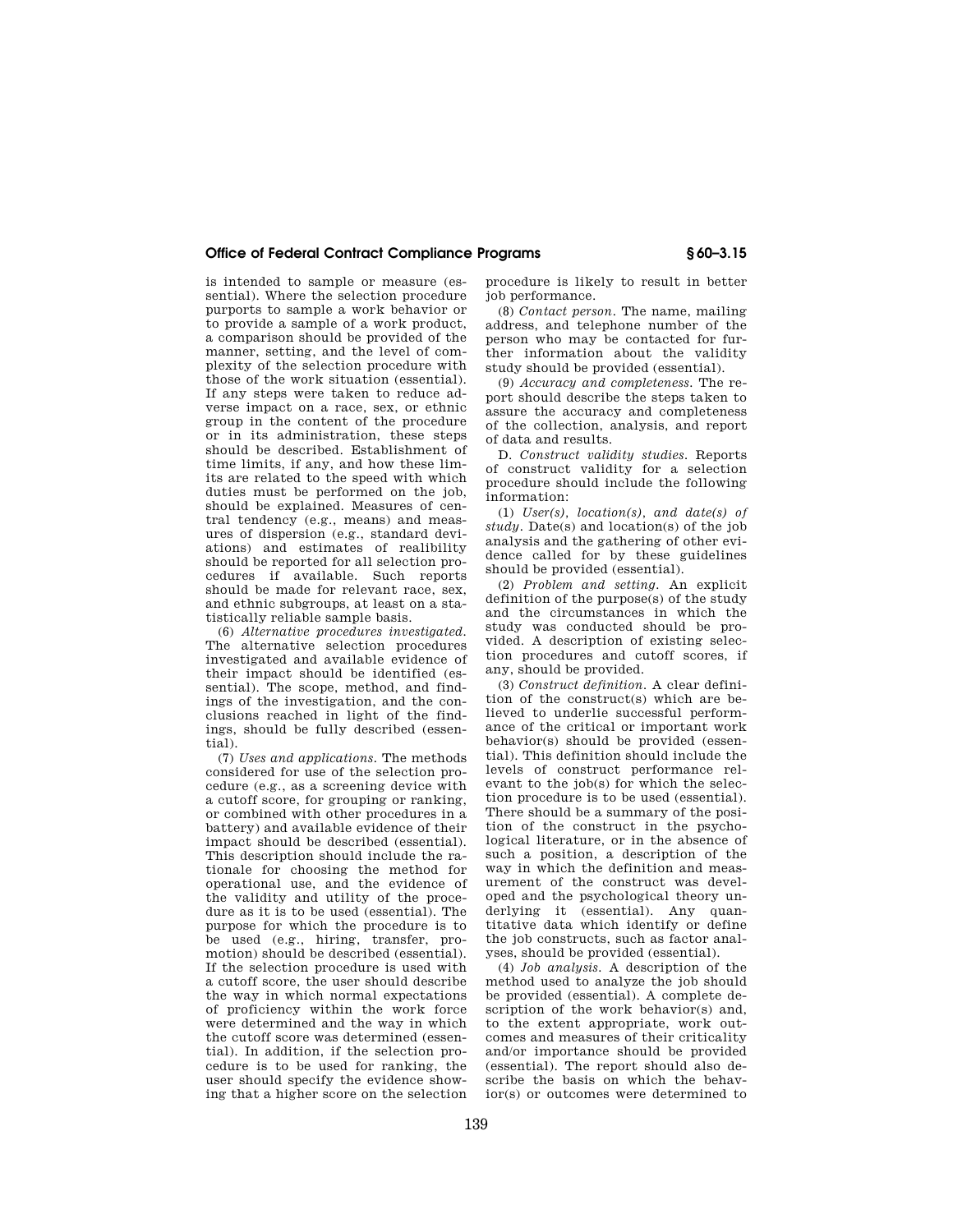be important, such as their level of difficulty, their frequency of performance, the consequences of error or other appropriate factors (essential). Where jobs are grouped or compared for the purposes of generalizing validity evidence, the work behavior(s) and work product(s) for each of the jobs should be described, and conclusions concerning the similarity of the jobs in terms of observable work behaviors or work products should be made (essential).

(5) *Job titles and codes.* It is desirable to provide the selection procedure user's job title(s) for the job(s) in question and the corresponding job title(s) and code(s) from the United States Employment Service's dictionary of occupational titles.

(6) *Selection procedure.* The selection procedure used as a measure of the construct should be completely and explicitly described or attached (essential). If commercially available selection procedures are used, they should be identified by title, form and publisher (essential). The research evidence of the relationship between the selection procedure and the construct, such as factor structure, should be included (essential). Measures of central tendency, variability and reliability of the selection procedure should be provided (essential). Whenever feasible, these measures should be provided separately for each relevant race, sex and ethnic group.

(7) *Relationship to job performance.*  The criterion-related study(ies) and other empirical evidence of the relationship between the construct measured by the selection procedure and the related work behavior(s) for the job or jobs in question should be provided (essential). Documentation of the criterion-related study(ies) should satisfy the provisions of paragraph 15B of this section or paragraph 15E(1) of this section, except for studies conducted prior to the effective date of these guidelines (essential). Where a study pertains to a group of jobs, and, on the basis of the study, validity is asserted for a job in the group, the observed work behaviors and the observed work products for each of the jobs should be described (essential). Any other evidence used in determining whether the work behav-

# **§ 60–3.15 41 CFR Ch. 60 (7–1–09 Edition)**

ior(s) in each of the jobs is the same should be fully described (essential).

(8) *Alternative procedures investigated.*  The alternative selection procedures investigated and available evidence of their impact should be identified (essential). The scope, method, and findings of the investigation, and the conclusions reached in light of the findings should be fully described (essential).

(9) *Uses and applications.* The methods considered for use of the selection procedure (e.g., as a screening device with a cutoff score, for grouping or ranking, or combined with other procedures in a battery) and available evidence of their impact should be described (essential). This description should include the rationale for choosing the method for operational use, and the evidence of the validity and utility of the procedure as it is to be used (essential). The purpose for which the procedure is to be used (e.g., hiring, transfer, promotion) should be described (essential). If weights are assigned to different parts of the selection procedure, these weights and the validity of the weighted composite should be reported (essential). If the selection procedure is used with a cutoff score, the user should describe the way in which normal expectations of proficiency within the work force were determined and the way in which the cutoff score was determined (essential).

(10) *Accuracy and completeness.* The report should describe the steps taken to assure the accuracy and completeness of the collection, analysis, and report of data and results.

(11) *Source data.* Each user should maintain records showing all pertinent information relating to its study of construct validity.

(12) *Contact person.* The name, mailing address, and telephone number of the individual who may be contacted for further information about the validity study should be provided (essential).

E. *Evidence of validity from other studies.* When validity of a selection procedure is supported by studies not done by the user, the evidence from the original study or studies should be compiled in a manner similar to that required in the appropriate paragraph of this section 15 above. In addition,